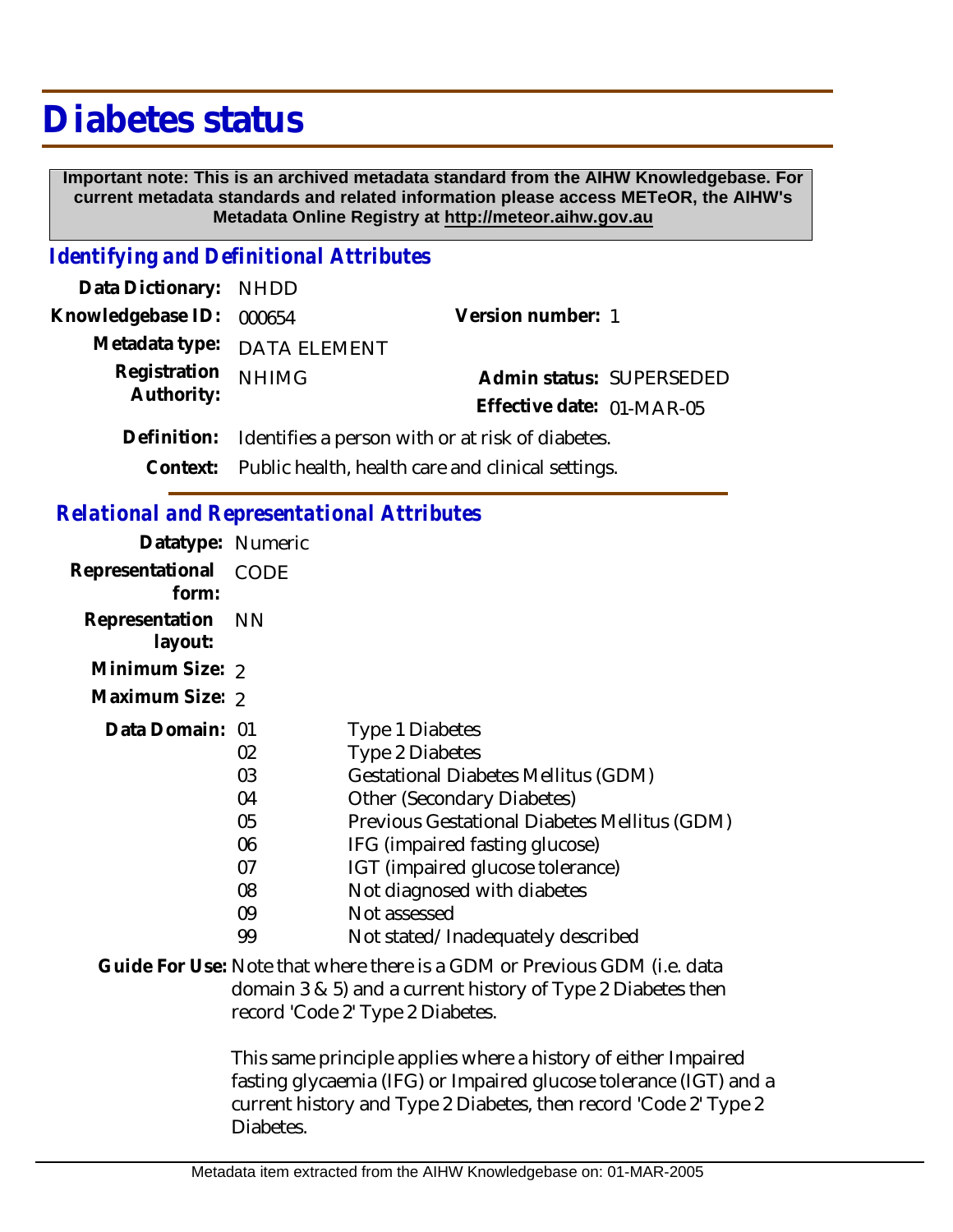Code 01 Type 1 Diabetes :

Beta-cell destruction, usually leading to absolute insulin deficiency. Includes those cases attributed to an autoimmune process, as well as those with beta-cell destruction and who are prone to ketoacidosis for which neither an aetiology nor pathogenesis is known (idiopathic). It does not include those forms of beta-cell destruction or failure to which specific causes can be assigned (e.g. cystic fibrosis, mitochondrial defects). Some subjects with this Type can be identified at earlier clinical stages than 'diabetes mellitus'.

#### Code 02 Type 2 Diabetes:

Type 2 includes the common major form of diabetes, which results from defect(s) in insulin secretion, almost always with a major contribution from insulin resistance.

#### Code 03 Gestational Diabetes Mellitus (GDM):

GDM is a carbohydrate intolerance resulting in hyperglycaemia of variable severity with onset or first recognition during pregnancy. The definition applies irrespective of whether or not insulin is used for treatment or the condition persists after pregnancy. Diagnosis is to be based on the Australian Diabetes in Pregnancy Society (ADIPS) Guidelines.

#### Code 04 Other (Secondary Diabetes)

This categorisation include less common causes of diabetes mellitus, but are those in which the underlying defect or disease process can be identified in a relatively specific manner. They include, for example, genetic defects of beta-cell function, genetic defects in insulin action, diseases of the exocrine pancreas, endocrinopathies, drug or chemical-induced, infections, uncommon forms of immune-mediated diabetes, other genetic syndromes sometimes associated with diabetes.

Code 05 Previous GDM Where the person has a history of GDM.

#### Code 06 Impaired fasting glycaemia (IFG)

IFG or 'non-diabetic fasting hyperglycaemia' refers to fasting glucose concentrations, which are lower than those required to diagnose diabetes mellitus but higher than the normal reference range. An individual is considered to have IFG if they have a fasting plasma glucose of 6.1 or greater and less than 7.0 mmol/L if challenged with an oral glucose load, they have a fasting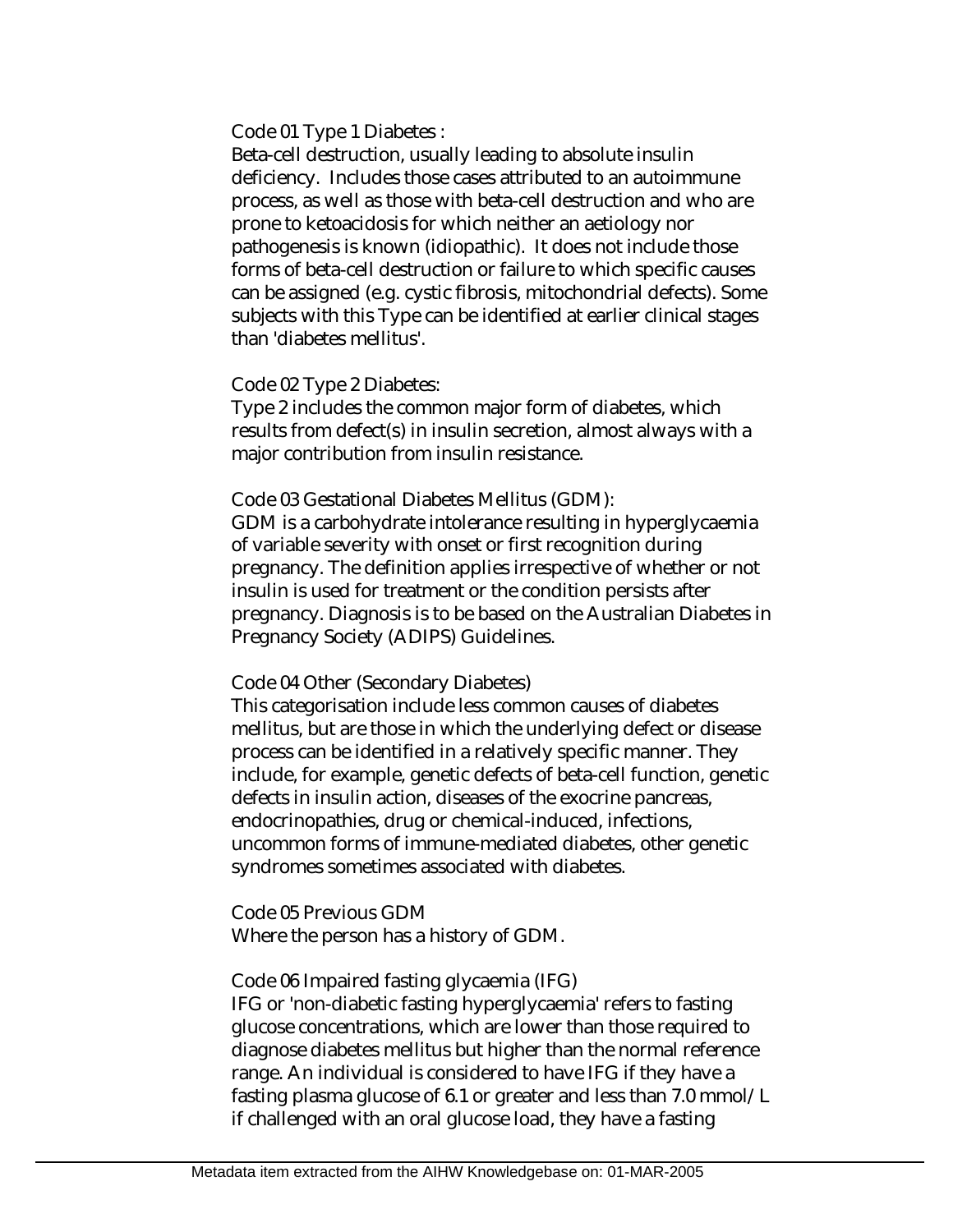| plasma glucose concentration of 6.1 mmol/L or greater, but less |
|-----------------------------------------------------------------|
| than 7.0 mmol/L, AND the 2 hour value in the Oral Glucose       |
| Tolerance Test (OGTT) is less than 7.8 mmol/L.                  |

Code 07 Impaired glucose tolerance (IGT): IGT is categorised as a stage in the natural history of disordered carbohydrate metabolism; subjects with IGT have an increased risk of progressing to diabetes. IGT refers to a metabolic state intermediate between normal glucose homeostasis and diabetes. Those individuals with IGT manifest glucose intolerance only when challenged with an oral glucose load. IGT is diagnosed if the 2 hour value in the OGTT is greater than 7.8 mmol/L. and less than 11.1 mmol/L AND the fasting plasma glucose concentration is less than 7.0 mmol/L.

Code 08 Not diagnosed with diabetes. The subject has no known diagnosis of Type 1, Type 2, GDM, Previous GDM, IFG, IGT or Other (Secondary Diabetes).

Code 09 Not assessed. The subject has not had their diabetes status assessed.

Code 99 is for unknown or information unavailable

Collection Methods: The diagnosis is derived from and must be substantiated by clinical documentation. Diabetes (clinical): A type of diabetes should be recorded and coded for each episode of patient care.

Related metadata: is used in conjunction with Service contact date version 1 relates to the data element Date of diagnosis version 1 relates to the data element Diabetes therapy type version 1

# *Administrative Attributes*

Source Document: Developed based on Definition, Diagnosis and Classification of Diabetes Mellitus and its Complications Part 1: Diagnosis and Classifications of Diabetes Mellitus Provisional Report of a WHO Consultation (Alberti & Zimmet 1998).

Source Organisation: CV-Data Working Group National Diabetes Data Working Group

> Comments: DSS - Cardiovascular disease (clinical): People with diabetes have two to five times increased risk of developing heart, stroke and vascular disease (Zimmet & Alberti 1997).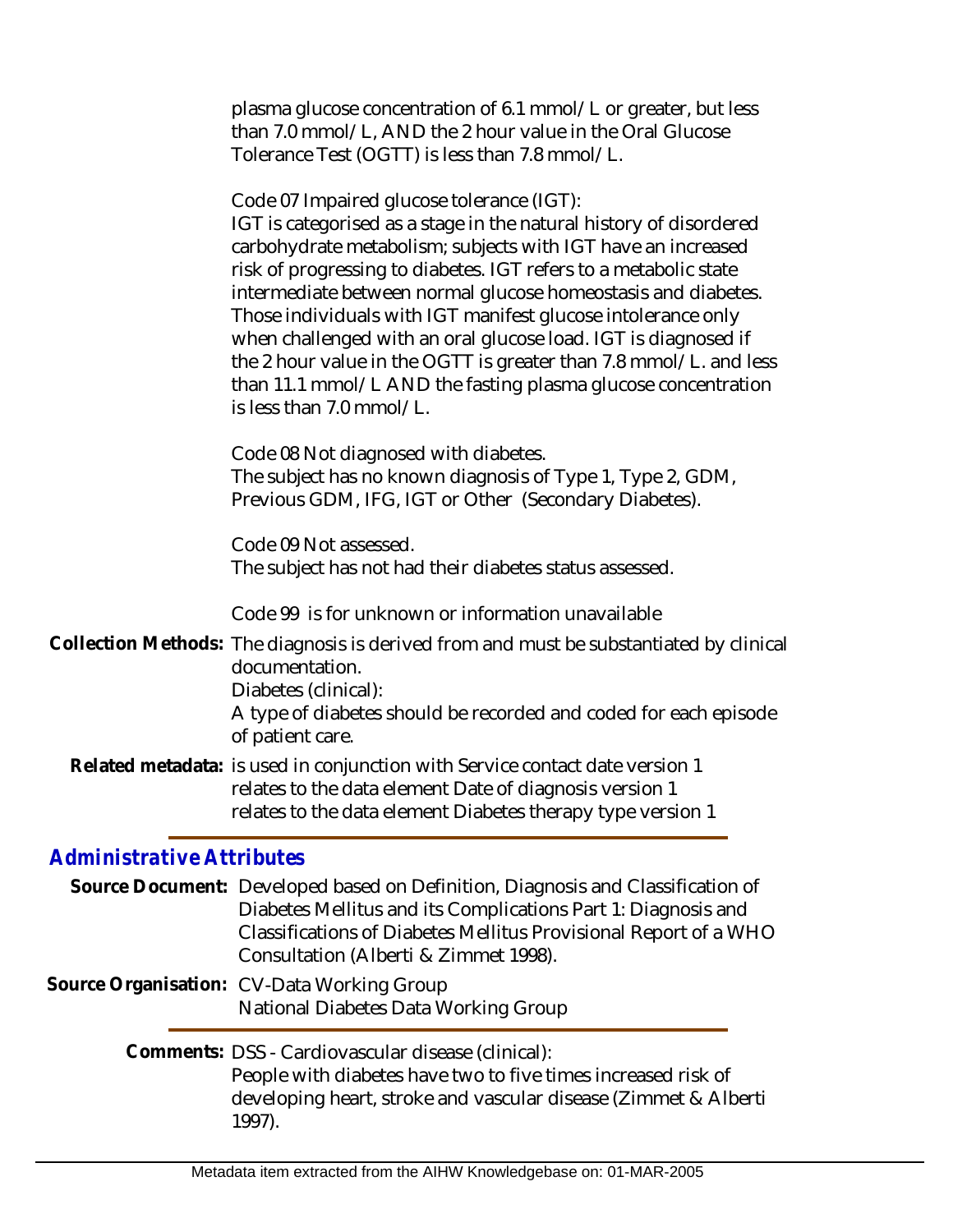Cardiovascular disease is the most common cause of death in people with diabetes.

Diabetes is also an important cause of stroke, and people with diabetes may have a worse prognosis after stroke.

Heart, stroke and vascular disease and diabetes share common risk factors, but also diabetes is an independent risk factor for heart, stroke and vascular disease.

During the 1995 National Health Survey, about 15 per cent of those with diabetes reported having heart disease, at almost six times the rate noted among people without diabetes. In 1996-97, almost one in six hospital separations, with coronary heart disease as any listed diagnosis, also had diabetes recorded as an associated diagnosis. Heart disease appears earlier in life and is more often fatal among those with diabetes.

Diabetes may accentuate the role of elevated blood pressure in stroke. The incidence and prevalence of peripheral vascular disease in those with diabetes increase with the duration of the peripheral vascular disease.

Mortality is increased among patients with peripheral vascular disease and diabetes, in particular if foot ulcerations, infection or gangrene occur. There is limited information on whether the presence of heart, stroke and vascular disease promotes diabetes in some way.

High blood pressure, high cholesterol and obesity are often present along with diabetes.

As well as all being independent cardiovascular risk factors, when they are in combination with glucose intolerance (a feature of diabetes) and other risk factors such as physical inactivity and smoking, these factors present a greater risk for heart, stroke and vascular disease.

Evidence is accumulating that high cholesterol and glucose intolerance, which often occur together, may have a common aetiological factor. Despite these similarities, trends in cardiovascular mortality and diabetes incidence and mortality are moving in opposite directions.

While the ageing of the population following reductions in cardiovascular mortality may have contributed to these contrasting trends, the role of other factors also needs to be clearly understood if common risk factor prevention strategies are to be considered. (From Commonwealth Department of Health & Aged Care and Australian Institute of Health and Welfare (1999) National Health